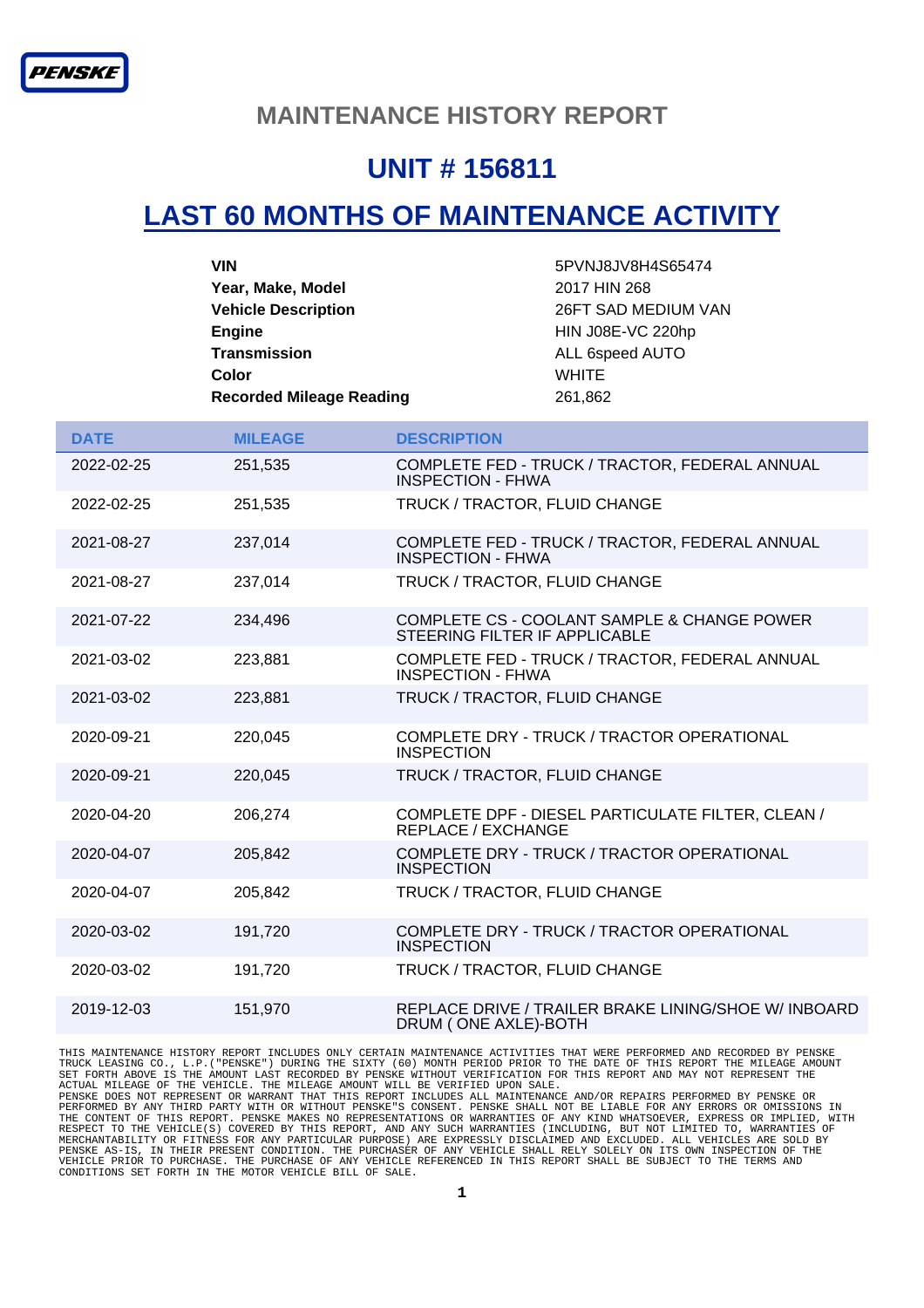#### **MAINTENANCE HISTORY REPORT**

### **UNIT # 156811**

## **LAST 60 MONTHS OF MAINTENANCE ACTIVITY**

| <b>DATE</b> | <b>MILEAGE</b> | <b>DESCRIPTION</b>                                                                |
|-------------|----------------|-----------------------------------------------------------------------------------|
| 2019-12-03  | 151,970        | REPLACE BRAKE LINING/SHOE FRONT AXLE (BOTH WHEELS)                                |
| 2019-12-03  | 151,970        | COMPLETE FED - TRUCK / TRACTOR, FEDERAL ANNUAL<br><b>INSPECTION - FHWA</b>        |
| 2019-12-03  | 151,970        | COMPLETE CS - COOLANT SAMPLE & CHANGE POWER<br>STEERING FLUID IF APPLICABLE       |
| 2019-07-27  | 141,083        | COMPLETE MAINTENANCE INSPECTION - (DRY PM) - TRUCK<br>/ TRACTOR                   |
| 2019-07-27  | 141,083        | COMPLETE MAINTENANCE INSPECTION - (CHANGE FLUIDS /<br>WET) - TRUCK / TRACTOR      |
| 2019-03-29  | 121,597        | COMPLETE MAINTENANCE INSPECTION - (DRY PM) - TRUCK<br>/ TRACTOR                   |
| 2019-03-29  | 121,597        | COMPLETE MAINTENANCE INSPECTION - (CHANGE FLUIDS /<br>WET) - TRUCK / TRACTOR      |
| 2018-11-24  | 105,689        | COMPLETE MAINTENANCE INSPECTION - (FHWA / FED) -<br><b>TRUCK / TRACTOR</b>        |
| 2018-11-24  | 105,689        | COMPLETE MAINTENANCE INSPECTION - (CHANGE FLUIDS /<br>WET) - TRUCK / TRACTOR      |
| 2018-08-03  | 95,015         | COMPLETE MAINTENANCE INSPECTION - (DRY PM) - TRUCK<br>/ TRACTOR                   |
| 2018-08-03  | 95,015         | COMPLETE MAINTENANCE INSPECTION - (CHANGE FLUIDS /<br>WET) - TRUCK / TRACTOR      |
| 2018-04-09  | 78,890         | COMPLETE MAINTENANCE INSPECTION - (DRY PM) - TRUCK<br>/ TRACTOR                   |
| 2018-04-09  | 78,890         | COMPLETE CS/PS - COOLANT SAMPLE / CHANGE POWER<br>STEERING FILTER (IF APPLICABLE) |
| 2018-04-09  | 78,890         | COMPLETE MAINTENANCE INSPECTION - (CHANGE FLUIDS /<br>WET) - TRUCK / TRACTOR      |
| 2017-11-14  | 73,673         | COMPLETE MAINTENANCE INSPECTION - (FHWA / FED) -<br><b>TRUCK / TRACTOR</b>        |

THIS MAINTENANCE HISTORY REPORT INCLUDES ONLY CERTAIN MAINTENANCE ACTIVITIES THAT WERE PERFORMED AND RECORDED BY PENSKE<br>TRUCK LEASING CO., L.P. ("PENSKE") DURING THE SIXTY (60) MONTH PERIOD PRIOR TO THE DATE OF THIS REPORT MERCHANTABILITY OR FITNESS FOR ANY PARTICULAR PURPOSE) ARE EXPRESSLY DISCLAIMED AND EXCLUDED. ALL VEHICLES ARE SOLD BY<br>PENSKE AS-IS, IN THEIR PRESENT CONDITION. THE PURCHASER OF ANY VEHICLE SHALL RELY SOLELY ON ITS OWN INS CONDITIONS SET FORTH IN THE MOTOR VEHICLE BILL OF SALE.